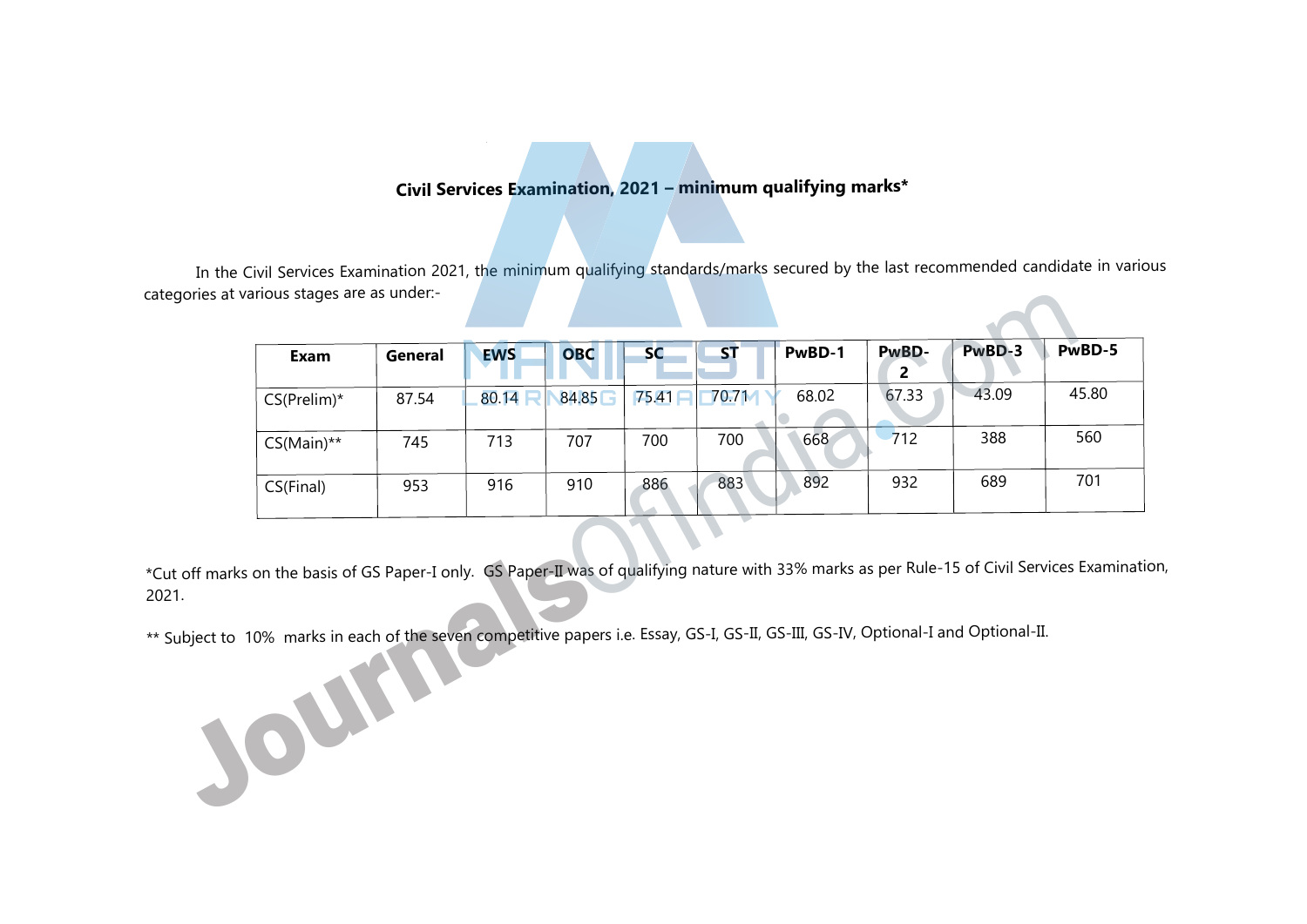2. Wherever two or more candidates have secured equal aggregate marks in Civil Services Examination, 2021, the tie(s) have been resolved in accordance with the principles approved by the Commission, viz.

(i) Candidate securing more marks in the Compulsory Papers**#** and the Personality Test put together is to be ranked higher; and

(ii) In case where the marks mentioned at (i) above are equal, the candidate senior in age is to be ranked higher.

# Compulsory papers include Essay, General Studies-I, General Studies-II, General Studies-III and General Studies-IV

JournalsOfIndia.C

-2-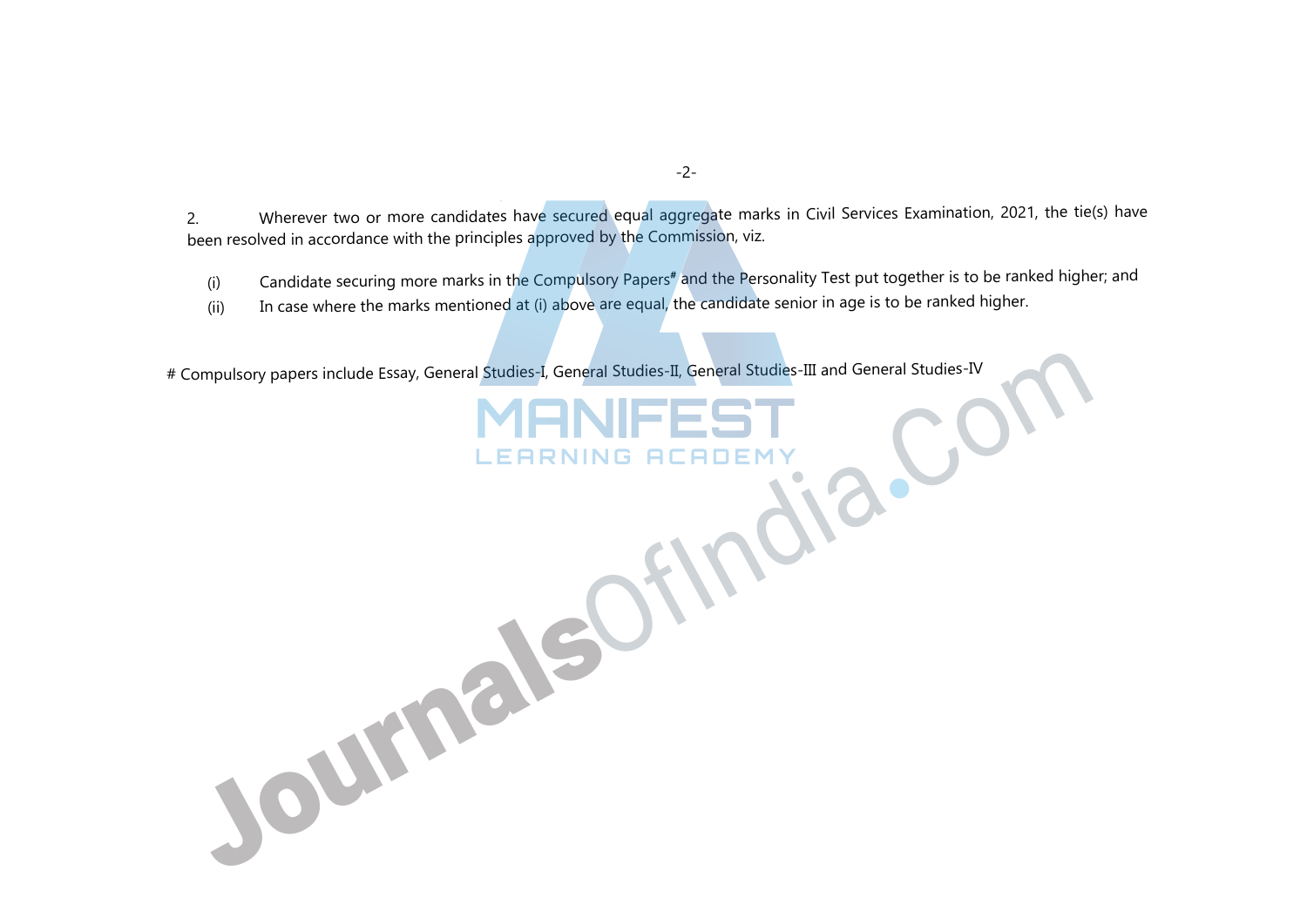# **Civil Services Examination, 2020 – minimum qualifying marks\***

In the Civil Services Examination 2020, the minimum qualifying standards/marks secured by the last recommended candidate in various categories at various stages are as under:-

| Exam            | General | <b>EWS</b> | <b>OBC</b> | <b>SC</b> | <b>ST</b> | PwBD-1 | PwBD-2 | PwBD-3 | PwBD-5 |
|-----------------|---------|------------|------------|-----------|-----------|--------|--------|--------|--------|
| $CS(Prelim)^*$  | 92.51   | 77.55      | 89.12      | 74.84     | 68.71     | 70.06  | 63.94  | 40.82  | 42.86  |
| $CS(Main)^{**}$ | 736     | 687        | 698        | 680       | 682       | 648    | 699    | 425    | 300    |
| CS(Final)       | 944     | 894        | 907        | 875       | 876       | 867    | 910    | 675    | 465    |

\*Cut off marks on the basis of GS Paper-I only. GS Paper-II was of qualifying nature with 33% marks as per Rule-15 of Civil Services Examination, 2020.

\*\* Subject to 10% marks in each of the seven competitive papers i.e. Essay, GS-I, GS-II, GS-III, GS-IV, Optional-I and Optional-II. Journals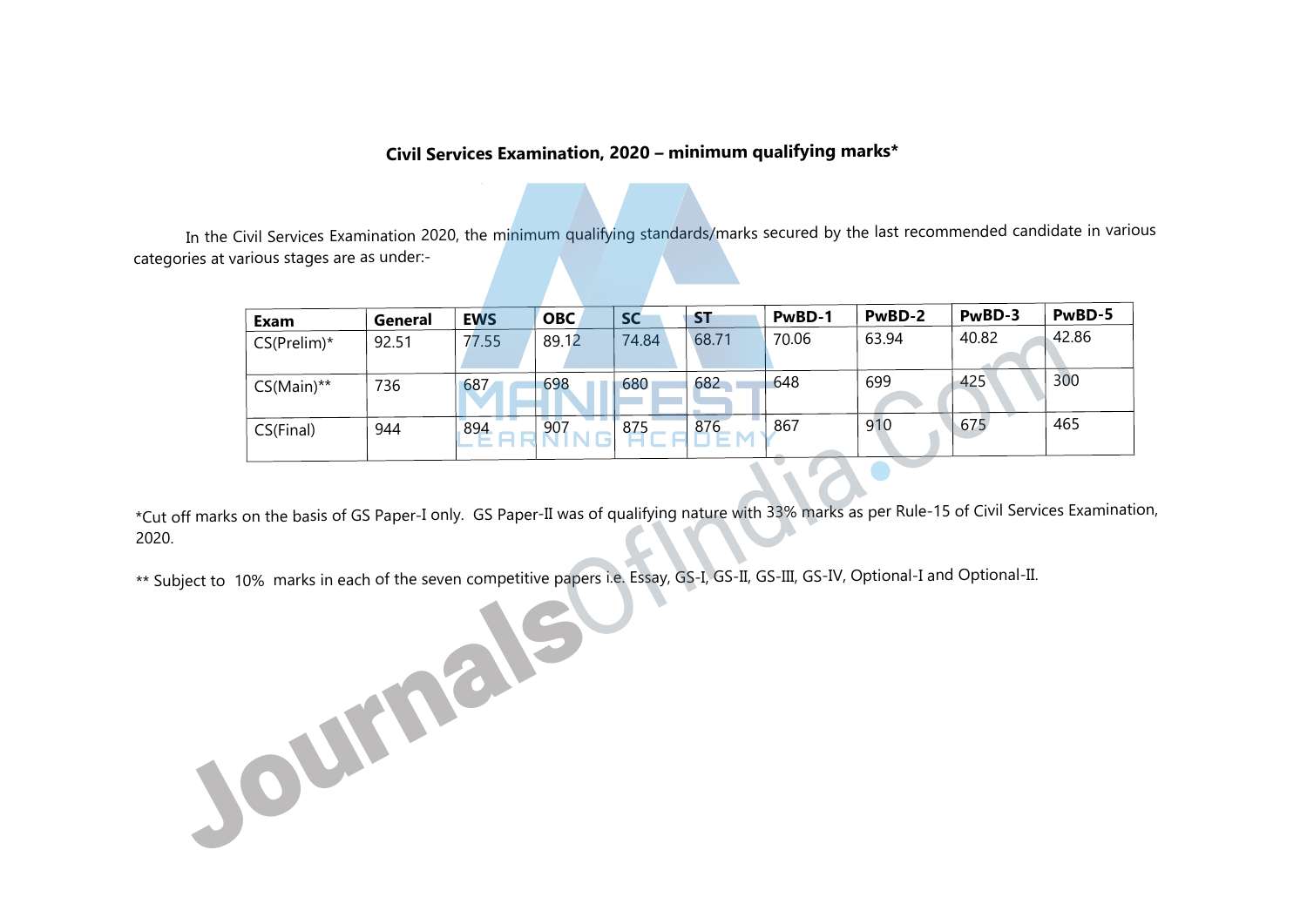2. Wherever two or more candidates have secured equal aggregate marks in Civil Services Examination, 2020, the tie(s) have been resolved in accordance with the principles approved by the Commission, viz.

-2-

(i) Candidate securing more marks in the Compulsory Papers**#** and the Personality Test put together is to be ranked higher; and

(ii) In case where the marks mentioned at (i) above are equal, the candidate senior in age is to be ranked higher.

# Compulsory papers include Essay, General Studies-I, General Studies-II, General Studies-III and General Studies-IV

JournalsOfInd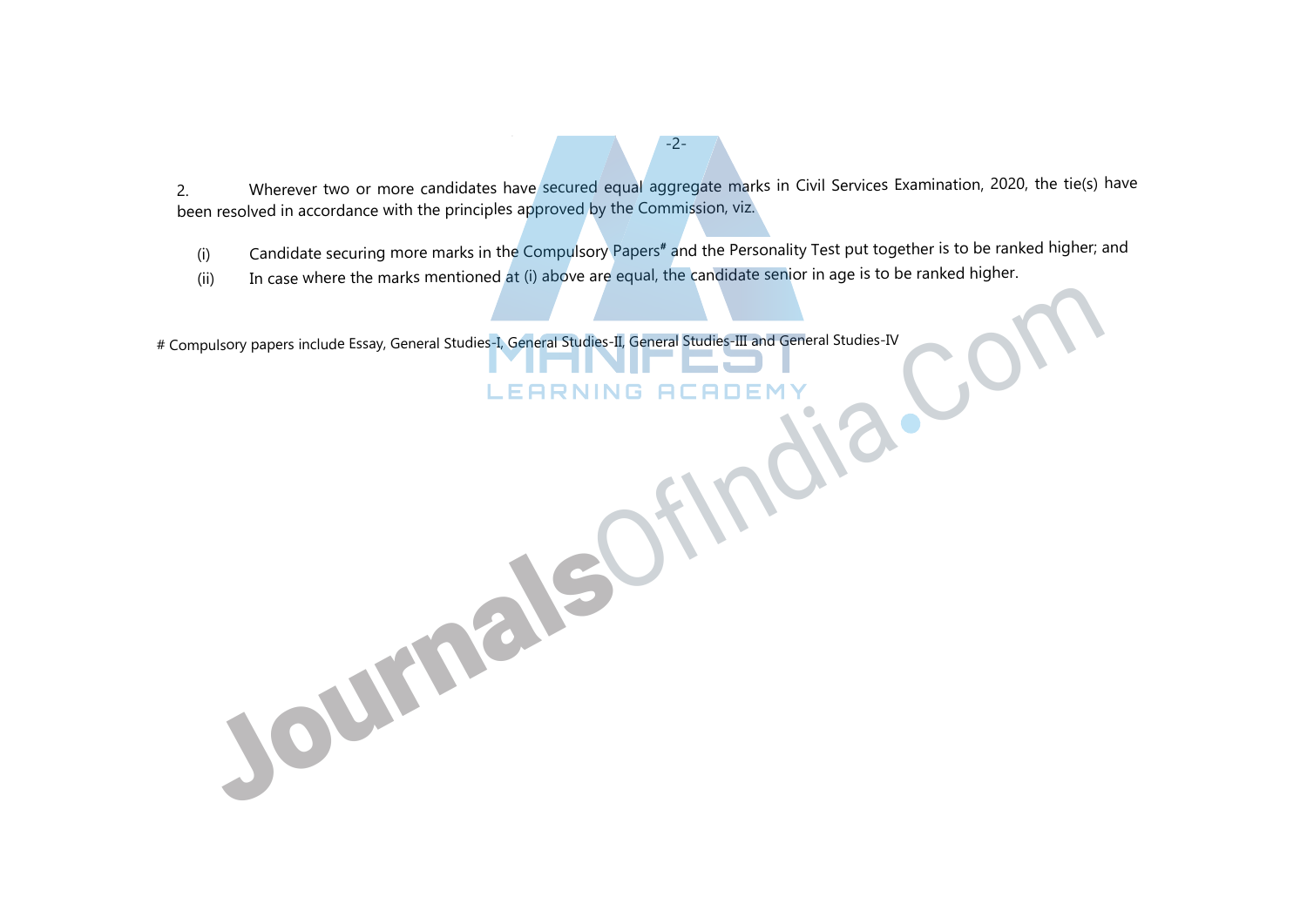# Civil Services Examination, 2019 – minimum qualifying marks\*

 In the Civil Services Examination 2019, the minimum qualifying standards/marks secured by the last recommended candidate in various categories at various stages are as under:-

| Exam            | General | <b>EWS</b> | <b>OBC</b> | <b>SC</b> | <b>ST</b> | PwBD-1 | PwBD-2 | PwBD-3 | PwBD-5 |
|-----------------|---------|------------|------------|-----------|-----------|--------|--------|--------|--------|
| $CS(Prelim)$ ** | 98.00   | 90.00      | 95.34      | 82.00     | 77.34     | 53.34  | 44.66  | 40.66  | 61.34  |
|                 |         |            |            |           |           |        |        |        |        |
| $CS(Main)^*$    | 751     | 696        | 718        | 706       | 699       | 663    | 698    | 374    | 561    |
|                 |         |            |            |           |           |        |        |        |        |
| CS(Final)       | 961     | 909        | 925        | 898       | 893       | 861    | 890    | 653    | 708    |
|                 |         |            |            |           |           |        |        |        |        |
|                 |         |            |            |           |           |        |        |        |        |

\* Cut-off marks are subject to changes, as may be necessitated by the orders that may be passed by the Hon'ble Courts in matters pending before them. Category-wise recommendations details shall also be uploaded after conclusion of pending court cases.

\*\*Cut off marks on the basis of GS Paper-I only. GS Paper-II was of qualifying nature with 33% marks as per Rule-15 of Civil Services Examination, 2019.

# Subject to 10% marks in each of the seven competitive papers i.e. Essay, GS-I, GS-II, GS-III, GS-IV, Optional-I and Optional-II.

Journal<sup>sperie</sup>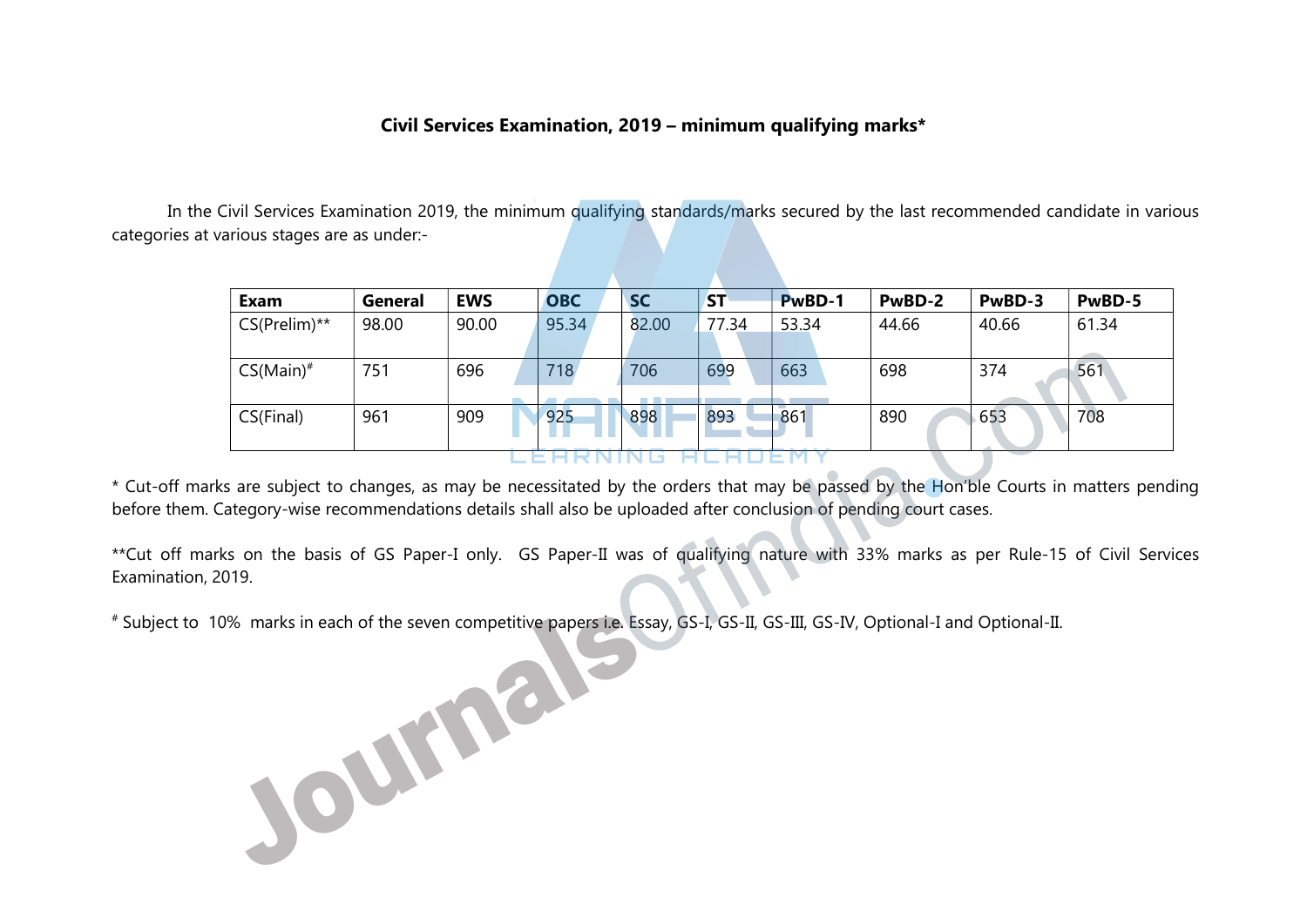2. Wherever two or more candidates have secured equal aggregate marks in CSE Exam, 2019, the tie(s) have been resolved in accordance with the principles approved by the Commission, viz.

- (i) Candidate securing more marks in the Compulsory Papers and the Personality Test put together is to be ranked higher;
- (ii) In case where the marks mentioned at (i) above are equal, the candidate senior in age is to be ranked higher; and
- (iii) In case where the (i) and (ii) above are same, then the candidate getting more marks in the compulsory papers is to be ranked higher.

Journalsof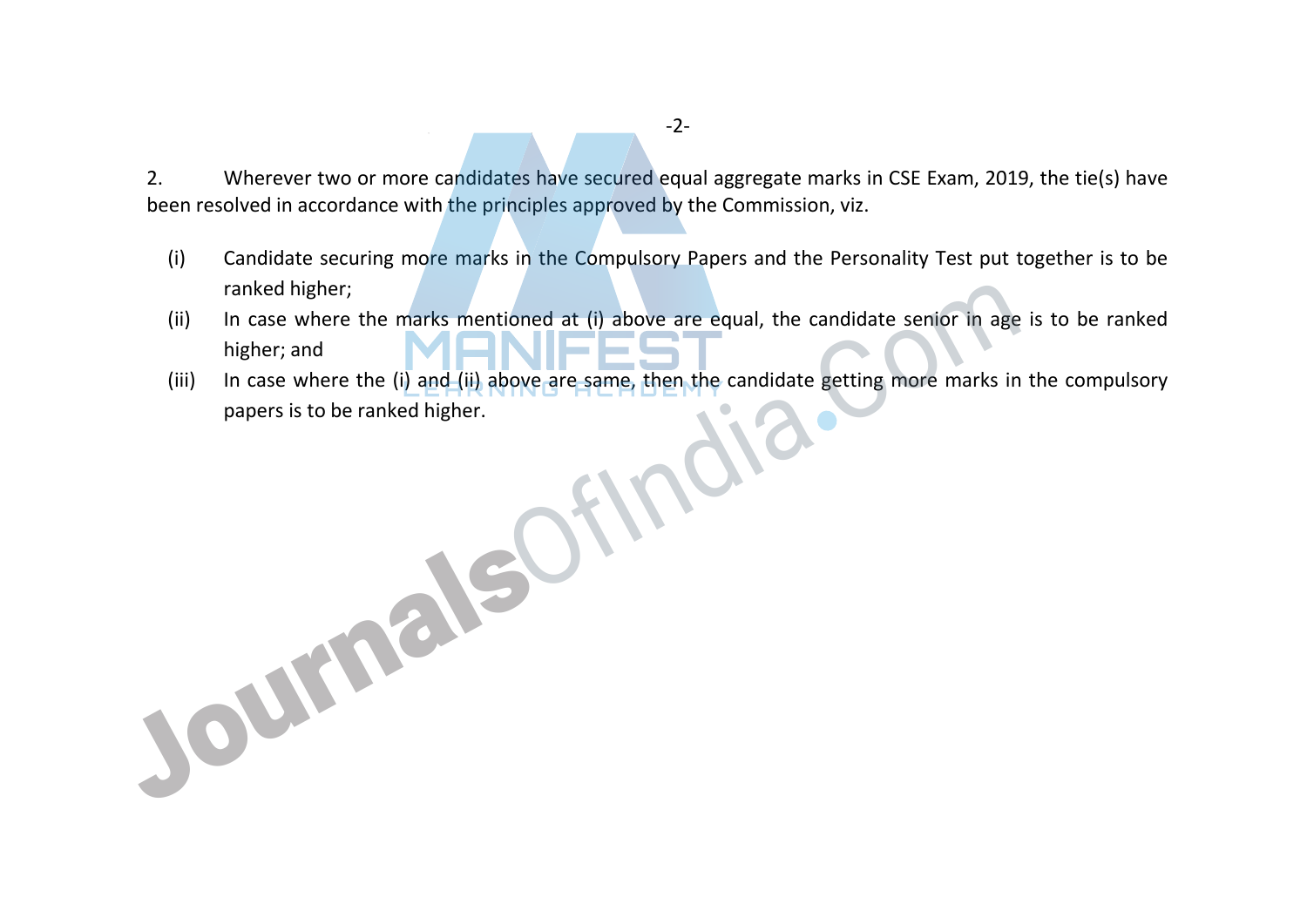# **<u>Civil Services Examination, 2018</u>**

#### **Recommendation Details and Cut-off Marks**

|       |                     |                |                                                                  |                                                                            | (Category wise)                                                                                                                                                                                                                                                                      |                                                                       |                                                                               |                                                                                        |
|-------|---------------------|----------------|------------------------------------------------------------------|----------------------------------------------------------------------------|--------------------------------------------------------------------------------------------------------------------------------------------------------------------------------------------------------------------------------------------------------------------------------------|-----------------------------------------------------------------------|-------------------------------------------------------------------------------|----------------------------------------------------------------------------------------|
| S.No. | Category            | <b>Vacancy</b> | Recommendation<br><b>of</b><br><b>PwBD</b><br><b>Candidates</b>  | <b>Vacancy after</b><br>recommendation candidates<br>of PwBD<br>candidates | <b>Recommendation of</b><br>(Non-PwBD)                                                                                                                                                                                                                                               | <b>Minimum</b><br>qualifying<br>standards*<br>[CS(P)]<br>(Out of 200) | <b>Minimum</b><br>Qualifying<br>Standards#<br>[Written Exam]<br>(Out of 1750) | Marks secured<br>the<br>last<br>by<br>recommended<br><b>Candidate</b><br>[Final Stage] |
|       |                     |                |                                                                  |                                                                            |                                                                                                                                                                                                                                                                                      |                                                                       |                                                                               | (Out of 2025)                                                                          |
| 1.    | General             | 414            | 28                                                               | 386                                                                        | 333                                                                                                                                                                                                                                                                                  | 98.00                                                                 | 774                                                                           | 982                                                                                    |
| 2.    | <b>OBC</b>          | 209            | 05                                                               | 204                                                                        | 204                                                                                                                                                                                                                                                                                  | 96.66                                                                 | 732                                                                           | 938                                                                                    |
| 3.    | <b>SC</b>           | 128            | 02                                                               | 126                                                                        | 126                                                                                                                                                                                                                                                                                  | 84.00                                                                 | 719                                                                           | 912                                                                                    |
| 4.    | <b>ST</b>           | 61             | 01                                                               | 60 <sup>1</sup>                                                            | 60                                                                                                                                                                                                                                                                                   | 83.34                                                                 | 719                                                                           | 912                                                                                    |
|       | Total               | 812            | 36                                                               | 776                                                                        | 723                                                                                                                                                                                                                                                                                  |                                                                       |                                                                               |                                                                                        |
|       |                     |                | Candidates belonging to Persons with Benchmark Disability (PwBD) |                                                                            |                                                                                                                                                                                                                                                                                      |                                                                       |                                                                               |                                                                                        |
| a.    | PwBD-1              | 11             | 11<br>(10 Gen, 01 OBC)                                           | Nil                                                                        |                                                                                                                                                                                                                                                                                      | 73.34                                                                 | 711                                                                           | 899                                                                                    |
| b.    | PwBD-2              | 12             | 12<br>(09 Gen, 02 OBC, 01 ST)                                    | Nil                                                                        |                                                                                                                                                                                                                                                                                      | 53.34                                                                 | 696                                                                           | 908                                                                                    |
| c.    | PwBD-3              | 11             | 11<br>(08 Gen, 02 OBC, 01 SC)                                    | Nil                                                                        |                                                                                                                                                                                                                                                                                      | 40.00                                                                 | 520                                                                           | 754                                                                                    |
| d.    | PwBD-5              | 02             | 02<br>(01 Gen, 01 SC)                                            | Nil                                                                        |                                                                                                                                                                                                                                                                                      | 45.34                                                                 | 460                                                                           | 718                                                                                    |
|       | Total               | 36             | 36<br>(28 Gen, 05 OBC, 02 SC,<br>01 ST)                          | <b>Nil</b>                                                                 |                                                                                                                                                                                                                                                                                      |                                                                       |                                                                               |                                                                                        |
|       | Examination, 2018.  |                |                                                                  |                                                                            | * Cut off marks on the basis of GS Paper-I only. However, GS Paper-II was of qualifying nature with 33% marks as per Rule 15 of Civil Services<br># Subject to 10% marks in each of the seven competitive papers i.e. Essay, GS-I, GS-II, GS-III, GS-IV, Optional-I and Optional-II. |                                                                       |                                                                               |                                                                                        |
|       | <b>Reserve List</b> |                |                                                                  |                                                                            |                                                                                                                                                                                                                                                                                      |                                                                       |                                                                               |                                                                                        |

### **Reserve List**

| -------<br><b>TIL</b> |     | --       | -----         |
|-----------------------|-----|----------|---------------|
|                       | . . | ``<br>-- | $\sim$<br>⊥∪⊾ |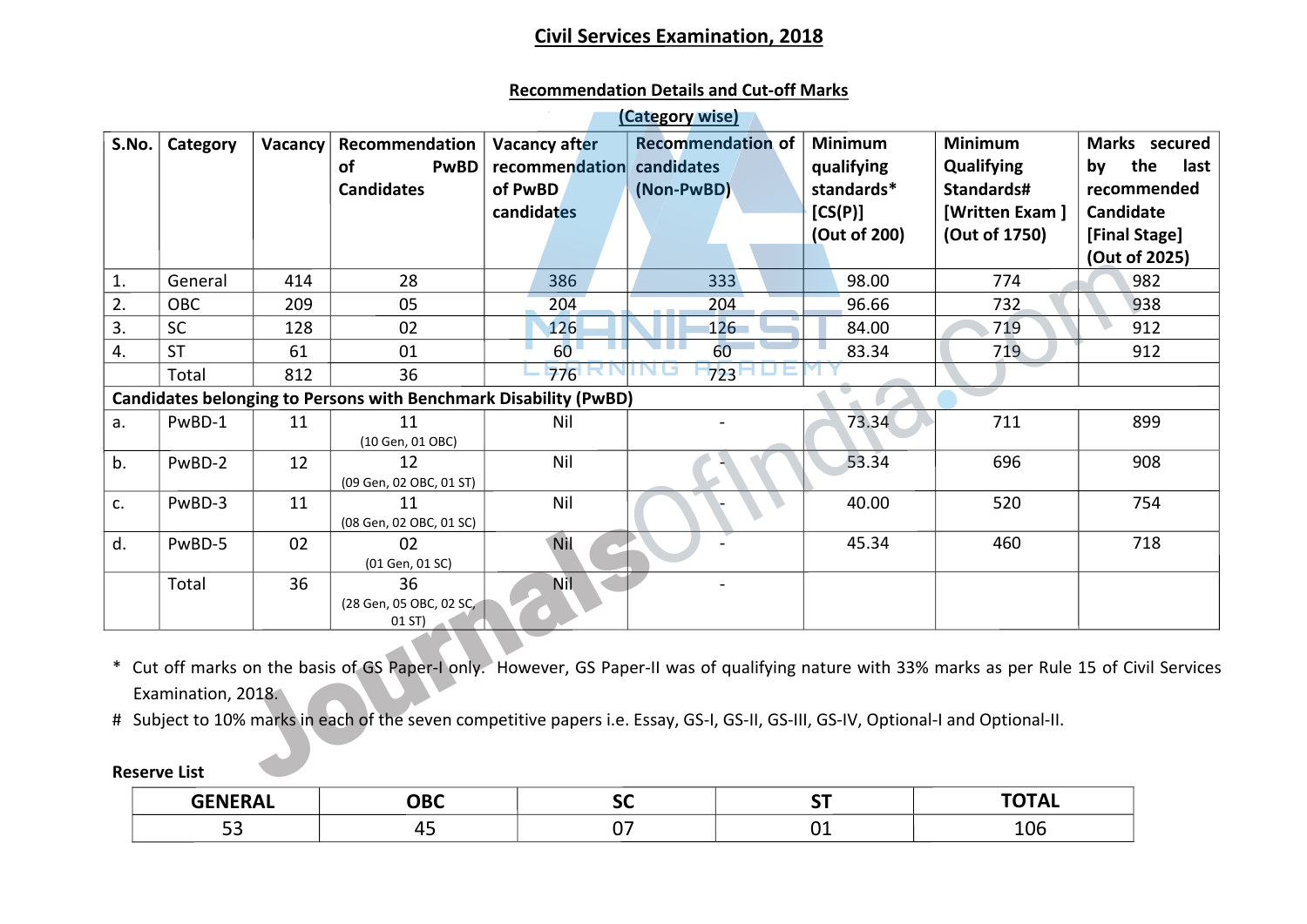2. Wherever two or more candidates have secured equal aggregate marks in CSE Exam, 2018, the tie(s) have been resolved in accordance with the principles approved by the Commission, viz.

- (i) Candidate securing more marks in the Compulsory Papers and the Personality Test put together is to be ranked higher;
- (ii) In case where the marks mentioned at (i) above are equal, the candidate senior in age is to be ranked higher; and
- (iii) In case where the (i) and (ii) above are same, then the candidate getting more marks in the compulsory papers is to be ranked higher.

JournalsOfIn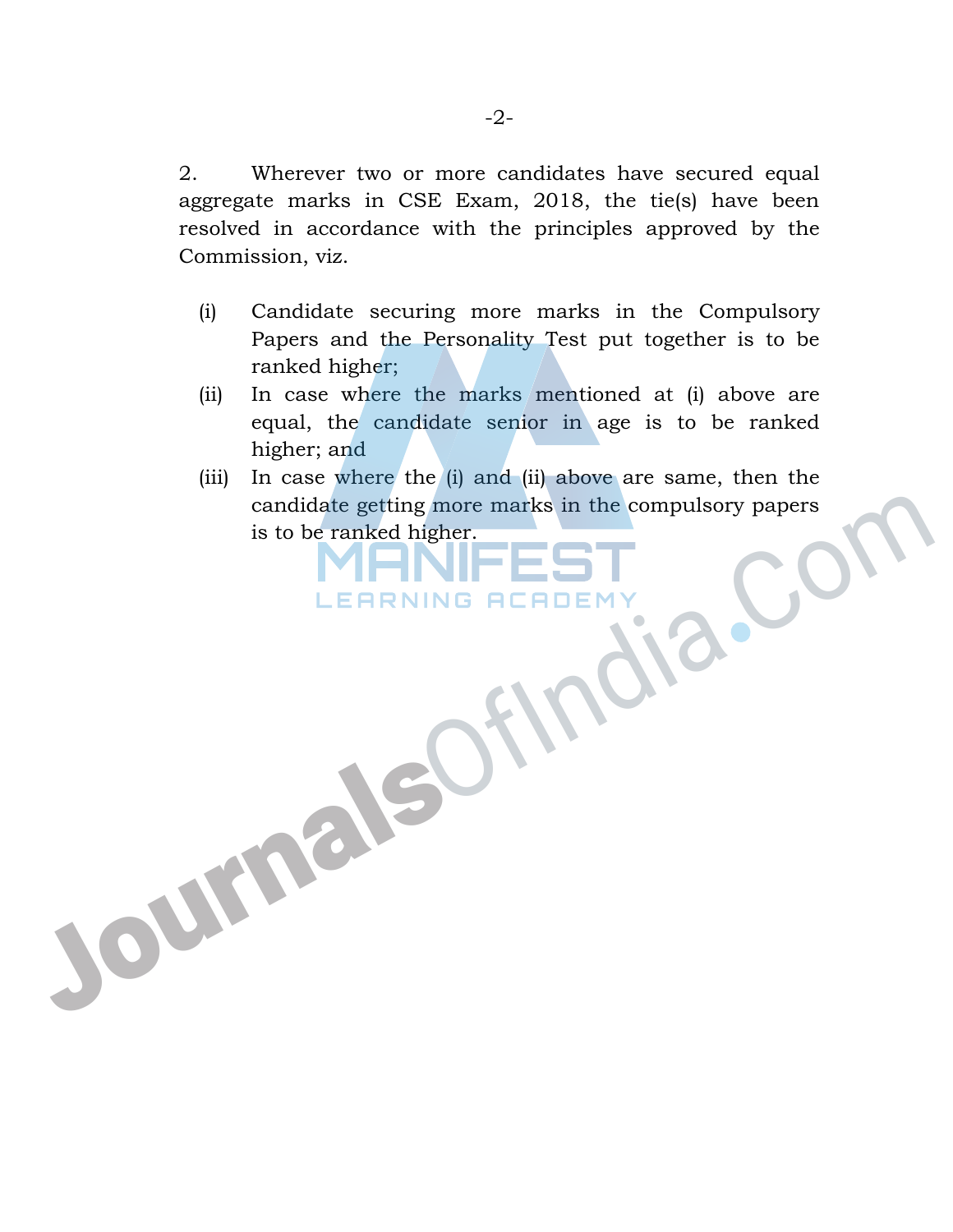# Civil Services Examination, 2017 – minimum qualifying marks

 In the Civil Services Examination 2017, the minimum qualifying standards/marks secured by the last recommended candidate in various categories at various stages are as under:-

| Exam           | General | <b>OBC</b> | <b>SC</b> | SΤ    | <b>PH-1</b> | <b>PH-2</b> | <b>PH-3</b> |
|----------------|---------|------------|-----------|-------|-------------|-------------|-------------|
| $CS(Prelim)^*$ | 105.34  | 102.66     | 88.66     | 88.66 | 85.34       | 61.34       | 40.00       |
|                |         |            |           |       |             |             |             |
| $CS(Main)^*$   | 809     | 770        | 756       | 749   | 734         | 745         | 578         |
| CS(Final)      | 1006    | 968        | 944       | 939   | 923         | 948         | 830         |

\*Cut off marks on the basis of GS Paper-I only. GS Paper-II was of qualifying nature with 33% marks as per Rule-15 of Civil Services Examination, 2017.

# Subject to 10% marks in each of the seven competitive papers i.e. Essay, GS-I, GS-II, GS-III, GS-IV, Optional-I and Optional-II.

Journalso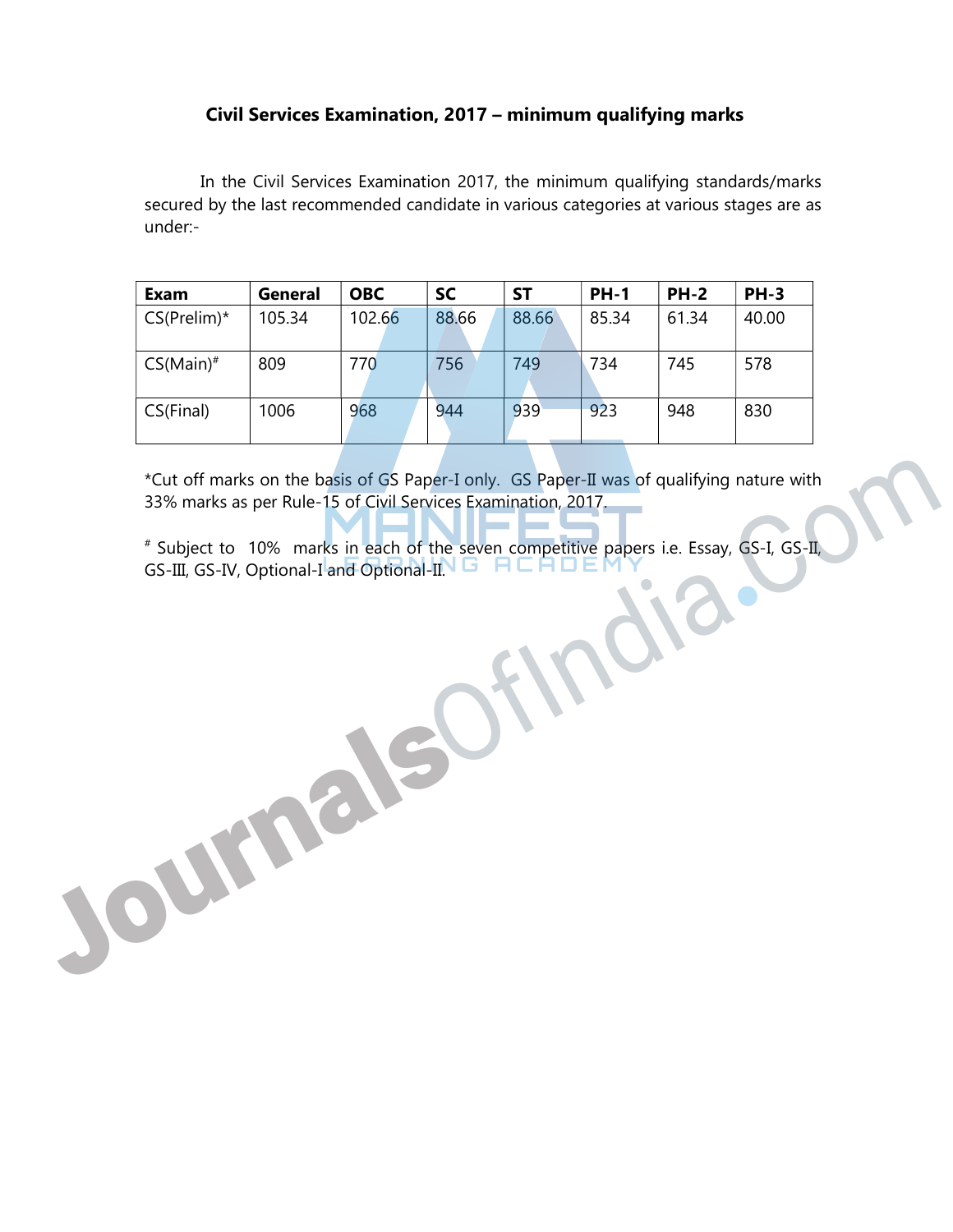#### Civil Services Examination, 2016 – minimum qualifying marks

 In the Civil Services Examination 2016, the minimum qualifying standards/marks secured by the last recommended candidate in various categories at various stages are as under:-

| Exam            | General | <b>OBC</b> | <b>SC</b> | <b>ST</b> | $PH-1$ | $PH-2$ | $PH-3$ |
|-----------------|---------|------------|-----------|-----------|--------|--------|--------|
| $CS(Prelim)*$   | 116.00  | 110.66     | 99.34     | 96.00     | 75.34  | 72.66  | 40.00  |
| $CS(Main)^{\#}$ | 787     | 745        | 739       | 730       | 713    | 740    | 545    |
| CS(Final)       | 988     | 951        | 937       | 920       | 927    | 951    | 817    |

\*Cut off marks on the basis of GS Paper-I only. However, GS Paper-II was qualifying with 33% marks (Rule-15 of Civil Services Examination, 2016)

# Subject to 10% marks in each of the seven competitive papers i.e. Essay, GS-I, GS-II, GS-III, GS-IV, Optional-I and Optional-II.

JournalsOf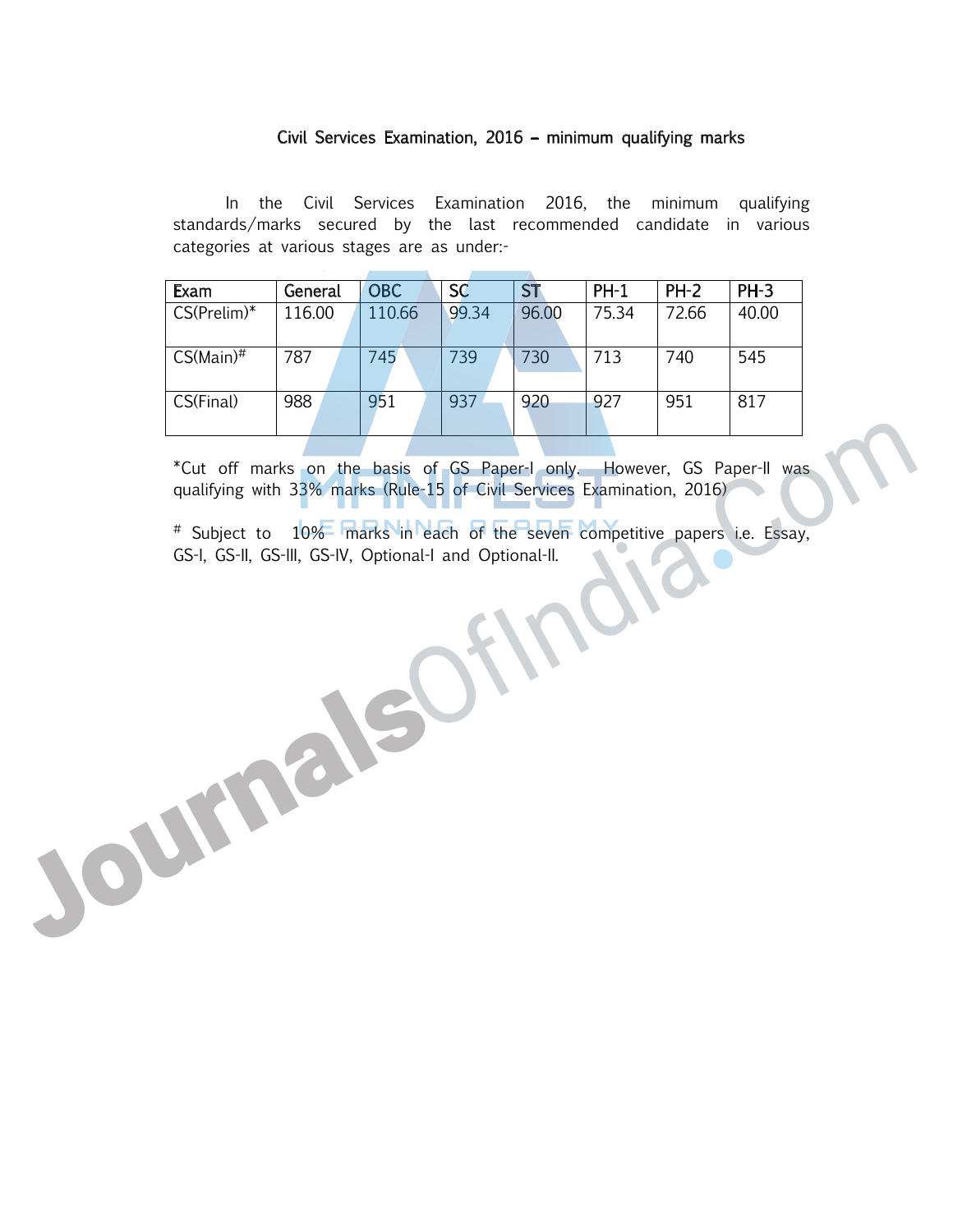Subject : Civil Services Examination, 2015 on UPSC website – reg.

 In the Civil Services Examination, 2015 the minimum qualifying standards (marks)/marks secured by the last recommended candidate in various categories at various stages are as under :

| Exam          | General | <b>OBC</b> | <b>SC</b> | <b>ST</b> | $PH-1$ | $PH-2$ | <b>PH-3</b> |
|---------------|---------|------------|-----------|-----------|--------|--------|-------------|
| $CS(Prel.)^*$ | 107.34  | 106.00     | 94.00     | 91.34     | 90.66  | 76.66  | 40.00       |
| $CS(Main)$ #  | 676     | 630        | 622       | 617       | 580    | 627    | 504         |
| CS(Final)     | 877     | 834        | 810       | 801       | 802    | 830    | 697         |
|               |         |            |           |           |        |        |             |

\* Cut off marks on the basis of GS Paper-I only. However, GS Paper-II was qualifying with 33% marks (Rule 15 of Civil Services Examination, 2015). GSFINGI) 8/7 834 800 800 802 830 97<br>
Cut off marks on the basis of GS Paper-I only. However, GS Paper-II was qualifying with<br>
33% marks (Rule 15 of Civil Services Examination, 2015).<br>
# Subject to 10% marks in each of the

# Subject to 10% marks in each of the seven competitive papers i.e. Essay, GS-I, GS-II, GS-III,